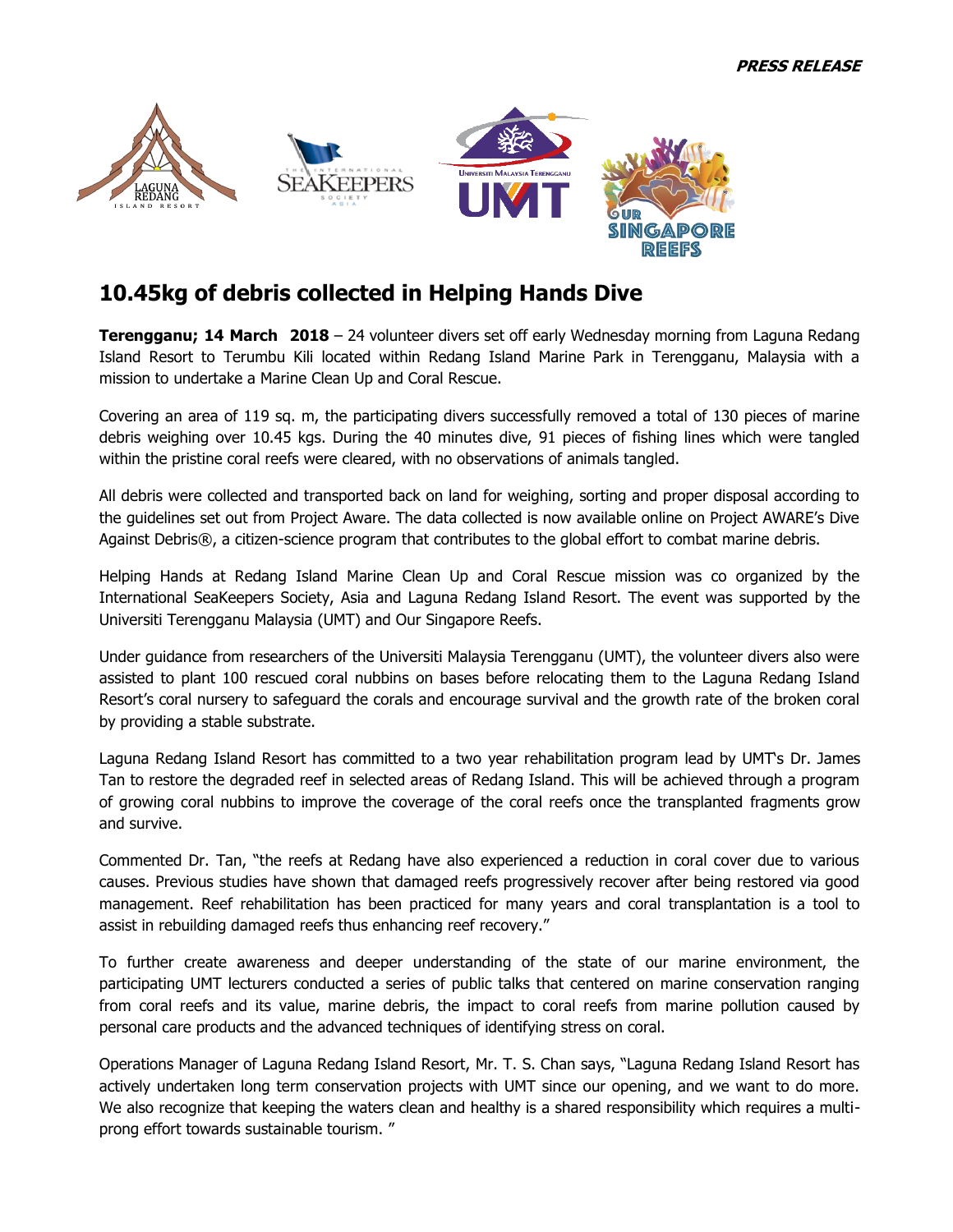Director of Operations & Programs for The International SeaKeepers Society, Asia, Ms. Gail Tay added, "we are very pleased to be included in this mission together with our programming partner, Our Singapore Reefs given that 2018 has been designated as the third International Year of the Reef. The coral transplant program by Laguna Redang Island Resort is an important contribution towards the restoration the island's reefs. The Project Aware Dive for Debris marine cleanup is an action taken towards protecting the waters and we hope that this will inspire more data collected from other areas around the island".

Mission of the day ends on a high note with a sense of having contributed to conserving Redang Island's marine environment and expressing a commitment to regularly do more. This program was indeed a fruitful demonstration of what a successful collaboration of marine science experts, citizen science, NGOs and the resorts can achieve in sustainable tourism.

**Media Contact:** Ms Gail Tay, Director of Operations & Programmes; International SeaKeepers Society, Asia.

Contact Phone: HP: +60128225832 Email: gail.tay@seakeepers.org

#### **About Laguna Redang Island Resort**

Laguna Redang Island Resort is nestled in 20 acres of lush greenery on the Redang Archipelago in the state of Terengganu on the east coast of Peninsular Malaysia. The resort is located on the most prestige stretch of the Long Beach (Pasir Panjang) directly facing the South China Sea and spectacular sunrise. The exact location was also made famous in the year 1999 Hong Kong blockbuster movie "Summer Holiday" starring Sammi Cheng and Richie Ren.

Laguna Redang Island Resort comprises of 276 units of comfortably furnished rooms that ranges from Suite Rooms, Sea View Rooms, Pool View, Garden View and Standard rooms. All these rooms are housed in 14 blocks of authentic Malay architectural wonder, reminiscent of a traditional village setting. The resort was designed by Malaysia renowned architect, Y. Bhg Raja Dato' Kamarul Bahrin Shah bin Ahmad Shah. All guest rooms are spacious and uniquely decorated with a distinctive Malay design that exudes warmth and coziness while the panoramic view of the sea and hills completes the ambiance.

Redang Island is a haven for snorkelers and divers with its crystal clear turquoise water and spectacular corals and marine lives. Laguna Redang Island Resort takes pride of being blessed with these wonders that nature provides, and is fiercely protective of this fragile environment. In 2006, Laguna Redang Island Resort, with the Rotary Club of Kula Terengganu, deployed 100 numbers of artificial reef balls in front of the beach to encourage growth of more reefs in Redang Island. Since then, numerous other initiatives had also been carried out that include underwater cleanup, beach cleanup, marine awareness talks by UMT, a local university, supporting SEATRU projects that raises awareness of sea turtles and a turtle sanctuary in Redang Island, recycling practices, making own enzymes for cleaning, and will continue to do so. Usage of polystyrene and plastic had been kept to a minimum, and ways to further minimize (if not eliminate) them are ongoing. Laguna Redang Island Resort had also set up a permanent science lab for Universiti Malaysia Terengganu to carry out their marine research activities. Guests are reminded to keep the island clean on a daily basis during their arrival and during their snorkelling safety briefings. We strive and find ways to try as best to protect what nature offers us for many years to come for the sake of the next generations and promote sustainability tourism. For more information visit: www.laqunaredang.com.my